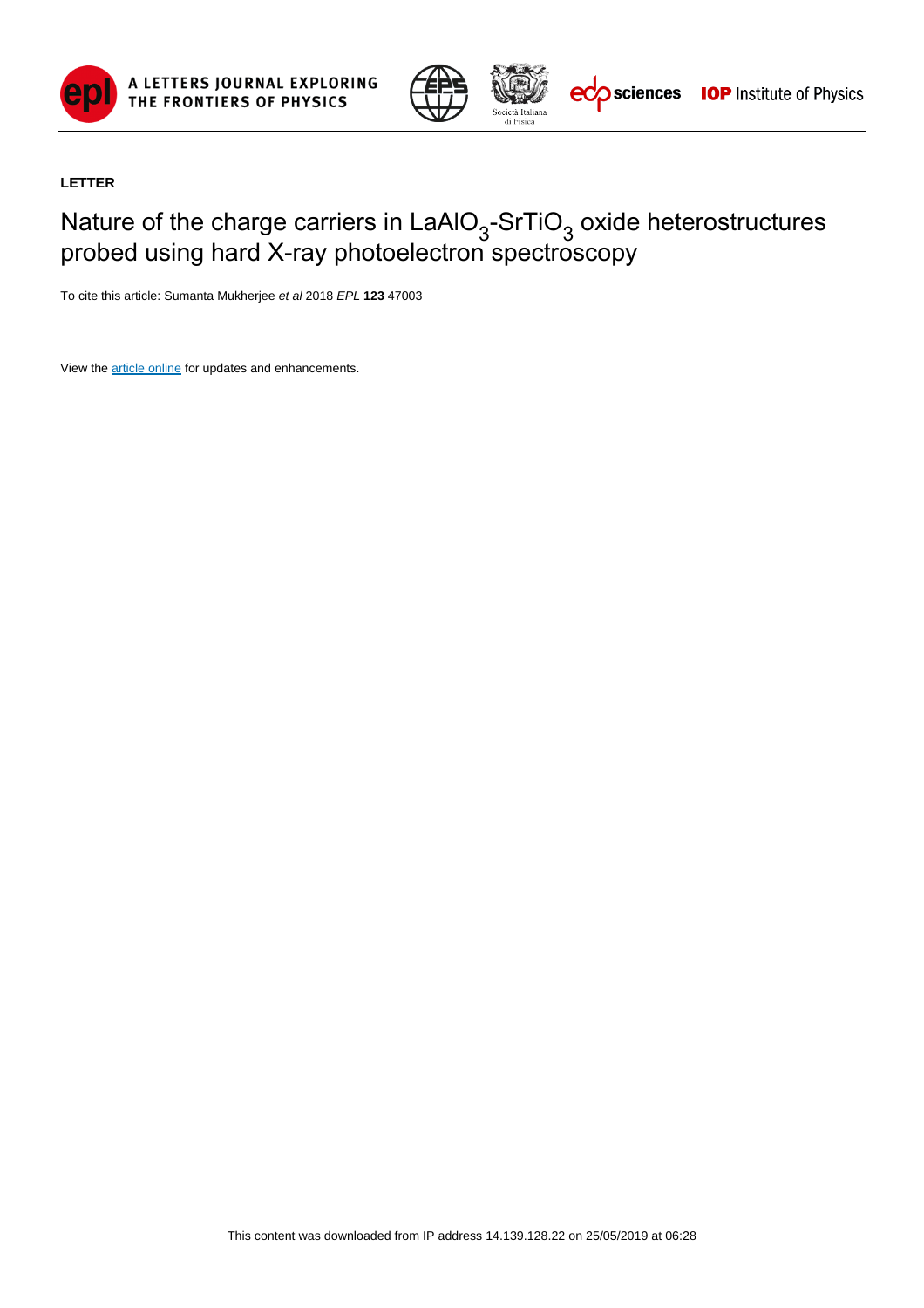

## **Nature of the charge carriers in LaAlO3-SrTiO3 oxide heterostructures probed using hard X-ray photoelectron spectroscopy**

SUMANTA MUKHERJEE<sup>1</sup>, BANABIR PAL<sup>1</sup>, INDRANIL SARKAR<sup>2</sup>, AMBROISE VAN ROEKEGHEM<sup>3,4</sup> WOLFGANG DRUBE<sup>2</sup>, H. TAKAGI<sup>5,6</sup>, JOBU MATSUNO<sup>7</sup>, SILKE BIERMANN<sup>8</sup> and D. D. SARMA<sup>1(a)</sup>

<sup>1</sup> Solid State and Structural Chemistry Unit, Indian Institute of Science - Bengaluru 560012, India

<sup>2</sup> Deutsches Elektronen-Synchrotron DESY - Notkestrasse 85, D-22607 Hamburg, Germany

 $^3$ Université Grenoble Alpes - F-38000 Grenoble, France

<sup>4</sup> CEA, LITEN - 17 rue des Martyrs, F-38054 Grenoble, France

<sup>5</sup> Department of Physics, University of Tokyo - Tokyo 113-0033, Japan

<sup>6</sup> Max-Plank-Institute for Solid State Research - Stuttgart D-70569, Germany

<sup>7</sup> RIKEN Center for Emergent Matter Science (CEMS) - Saitama 351-0198, Japan

<sup>8</sup> Centre de Physique Theorique, Ecole Polytechnique, CNRS UMR 7644 - F-91128 Palaiseau, France

received on 24 August 2018; accepted by P. S. Cornaglia on 28 August 2018 published online 17 September 2018

PACS 73.20.-r – Electron states at surfaces and interfaces PACS 79.60.Jv – Interfaces; heterostructures; nanostructures

PACS 79.60.-i – Photoemission and photoelectron spectra

**Abstract** – A proper investigation of the valence band electronic structure is the essential first step towards understanding the intriguing co-existence of several exotic electronic phases like ferromagnetism and superconductivity, in LaAlO<sub>3</sub>-SrTiO<sub>3</sub> heterostructures. In order to comprehend the electronic structure across the  $LaAlO<sub>3</sub>-SrTiO<sub>3</sub>$  oxide interface, a detailed valence band investigation has been carried out using variable energy hard X-ray photoelectron spectroscopy and signatures of both low-energy coherent and high-energy features have been observed in the valence band spectra. Our combined experimental and theoretical study suggests that the charge carriers at the interface are weakly correlated and the high-energy feature does not arise from the lower Hubbard band. Instead, this high-energy feature is attributed to in-gap states induced by oxygen vacancies and possible polaron formation.

**editor's Choice** Copyright © EPLA, 2018

**Introduction. –** The intriguing appearance of a twodimensional electron gas (2DEG) [1,2] coupled with superconductivity  $[3-6]$  and ferromagnetism  $[5-7]$  in heterostructures of two band-insulators, namely  $LaAlO<sub>3</sub>$  $(LAO)$  and  $SrTiO<sub>3</sub>$  (STO) has triggered huge enthusiasm in the field of condensed-matter science in the last decade. There is a general agreement, supported by experimental evidence, that these interesting properties arise from electron doping of the Ti 3d states in  $SrTiO<sub>3</sub>$  [8–14]. However there is a substantial controversy concerning the origin of the mechanism of doping of  $Ti 3d$  levels, with suggestions of a growing polar field within LAO [1,15], various electronic [1,15] and atomic [16] reconstructions, and oxygen vacancies [8,17–21] having been proposed as responsible.

Irrespective of the exact origin of the doping of electrons responsible for these unusual properties, the fact that 3d electrons, archetypes of strong correlation physics, are involved makes it necessary to understand the role of Coulomb correlation within this 2DEG in order to understand the electronic structure responsible for appearances of such exotic phases. This aspect can be most directly probed by photoemission spectroscopy that can map out the single-electron ionization spectrum for any system including electron-doped  $SrTiO<sub>3</sub>$  [22–24] and it is well known that the low-energy part of such spectra carry important information concerning correlation effects [22–24] as well as oxygen vacancy induced states [25–28]. However, there are limitations in applying photoemission techniques to address this question in LAO-STO heterostructures. In the low carrier concentration limit, states close to the

 $(a)$ E-mail: sarma@sscu.iisc.ernet.in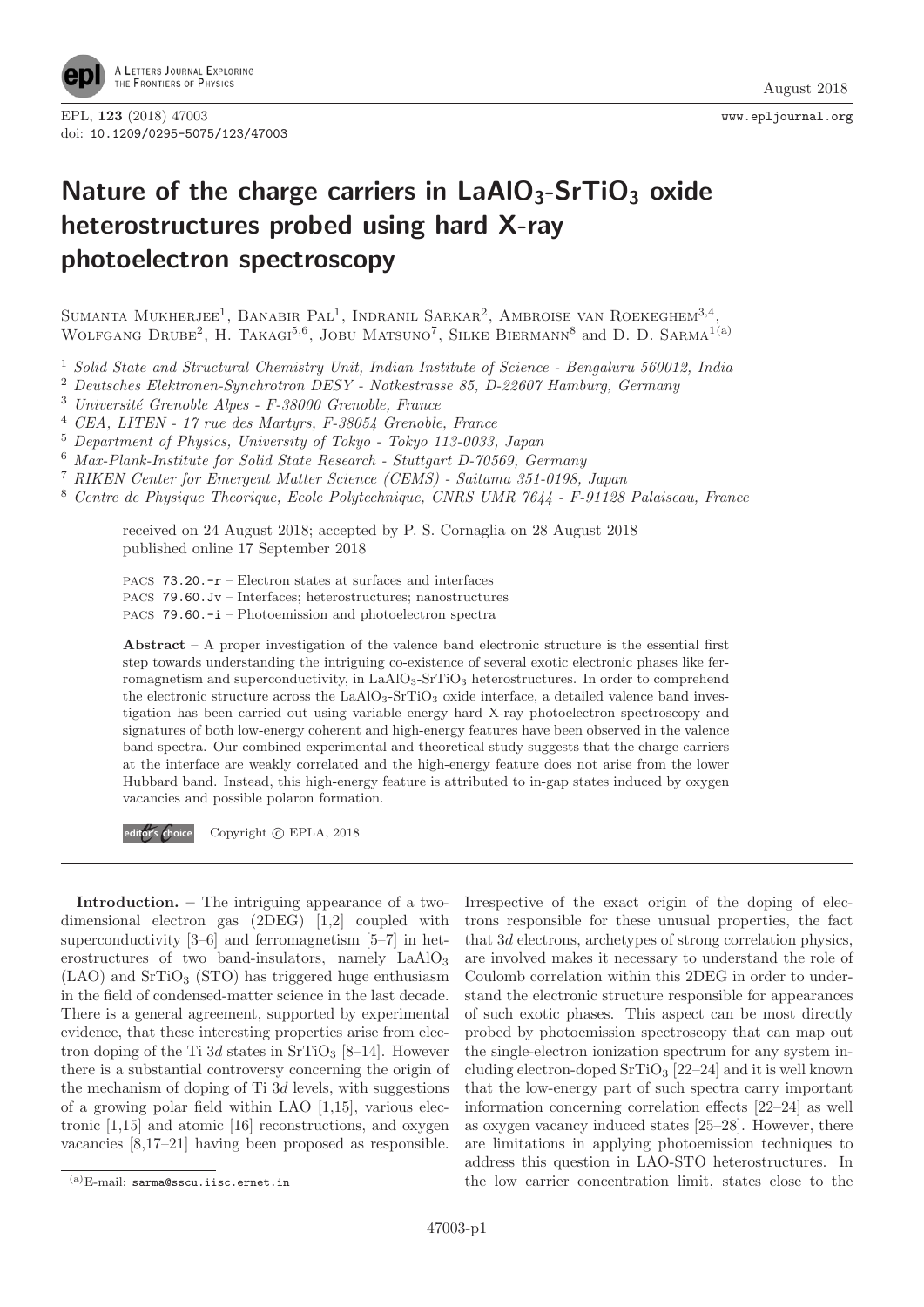Fermi energy, and, therefore, directly responsible for these physical properties, are far below the limit of detection in normal photoemission techniques. Even in samples with higher carrier concentrations, the overlayer coverage of 2–3 nm of LAO makes it challenging to obtain a goodquality spectrum [29] of these low-energy valence band states. There are few reports [10–12,30–32] of the valence band structure from LAO-STO heterostructures, but in all of these cases, the technique of resonant photoemission was employed to enhance spectral features of the Ti 3d manifold, making valence band features more easily visible. This is achieved in resonant photoemission as it invokes second-order dipole matrix transition elements involving core level absorption and decay channels. However, this second-order process couples different scattering channels differently, which leads to enhancement or suppression of spectral intensity in the region near Fermi level that is or not in resonant condition. Furthermore, a theoretical understanding of such experimental information within the single-particle excitation spectra including correlation effects is difficult. On the other hand, normal hard X-ray photoemission spectroscopy (HAXPES) yielding high-kinetic-energy photoelectrons is in better agreement to the sudden approximation criterion. Under the sudden approximation the photoelectron wave function is assumed to decouple from the rest of the interacting manyelectron wave function left behind. This should allow a better description of the experimental data using established theoretical methods in the sudden approximation regime of calculating many electron correlation effects in photoemission. Given the advantages of normal HAX-PES [8,9,33–37], it is desirable to investigate the strong correlation effects in the low-energy states, away from any resonant process, using hard X-ray photon energies. In this article, we present such results using high photon energies to carry out photoemission valence band studies, with the high photon energy allowing us to look deep into the heterostructure.

For variable energy HAXPES measurements, we have chosen two different LAO-STO samples that were already investigated to understand the spatial distribution of the charge carrier densities and their origin using detailed core level spectroscopic measurements, as reported in ref. [8]. Core level photoemission spectroscopy helped to establish [8] that these samples have two distinctly different distributions of doped Ti 3d electrons, one being tied to the interface with a narrow thickness of ∼ 1 nm and with an electron density of  $\sim 2-5*10^{14}$  cm<sup>-2</sup>. These carriers, being separated from the oxygen vacancies, possibly relates with the 2DEG observed in the LAO-STO system and are thus named as 2DEG in this letter. The remaining part of the doped 3d electron density was shown in ref. [8] to be more like a bulk doping of the STO substrate by oxygen vacancies with a charge carrier density of  $\sim 6 * 10^{20}$  cm<sup>-3</sup>, corresponding to a lightly doped limit with electron density per unit cell  $(0.03-0.06 \,\mathrm{e}/\mathrm{uc})$  much lower than what is observed for the 2DEG, namely  $\sim 0.5 e/\text{uc}$ . In this



<span id="page-2-0"></span>Fig. 1: (Color online) (a) A schematic representation of a  $TiO<sub>2</sub>$ terminated (n-type) LAO-STO heterostructure. 4 unit cells (uc) and 6 uc of LAO were grown on a  $TiO<sub>2</sub>$ -terminated STO substrate. (b) Schematic representation of the X-ray photoelectron spectroscopy geometry.

sense, the average number based on Hall measurements is misleading as it integrates the bulk doping and projects it as a two-dimensional quantity leading to a value of  $\sim 10^{17}$  cm<sup>-2</sup> in our samples. Here we focus only on electronic states close to the Fermi energy and related directly to the electronic structure of the doped carriers. It should be noted that these states have not been reported so far in the literature with non-resonant photoemission experiments owing to their extremely low intensity.

**Experimental section. –** Pulsed-laser deposition was used to grow hetrostructures of LAO-STO with n-type interfaces. The samples were grown at a oxygen pressure (pO<sub>2</sub>  $\sim$  3 × 10<sup>-7</sup> Torr), with a laser fluence of  $\sim 2 \, \rm{J cm^{-2}}.$  Two different LAO thicknesses, namely 4 and 6 unit cells (uc) and termed in this paper 4-uc and 6-uc samples, respectively, were grown for the specific photoemission study. A representative schematics of the superlattice is shown in fig. [1\(](#page-2-0)a). Resistivity measurements on both 4-uc and 6-uc samples confirm the expected metallic nature. Room temperature HAXPES measurements were performed at the HAXPES end station P09 of the Petra-III beamline, DESY, Hamburg, Germany, at a base pressure in the range of  $\sim 1-2*10^{-9}$  mbar. Different photon energies between 3500 and 5400 eV were used for acquiring the photoelectron spectra. The overall resolution of the measurements were 500 meV and 710 meV at photon energies of 3500 eV and 5400 eV, respectively. The typical HAXPES measurement geometry is shown in fig. [1\(](#page-2-0)b). In a typical measurement, the sample was mounted on a sample holder, which was connected to the ground. Additionally, a connection was made between the top LAO layer to the ground to avoid charging effect during photoemission measurements. The Fermi energy of a gold sample and the binding energy  $(BE)$  of the Au 4f core level spectra were used to calibrate the photon energies. A more detailed description of the sample synthesis conditions, cross-sectional transmission electron micrograph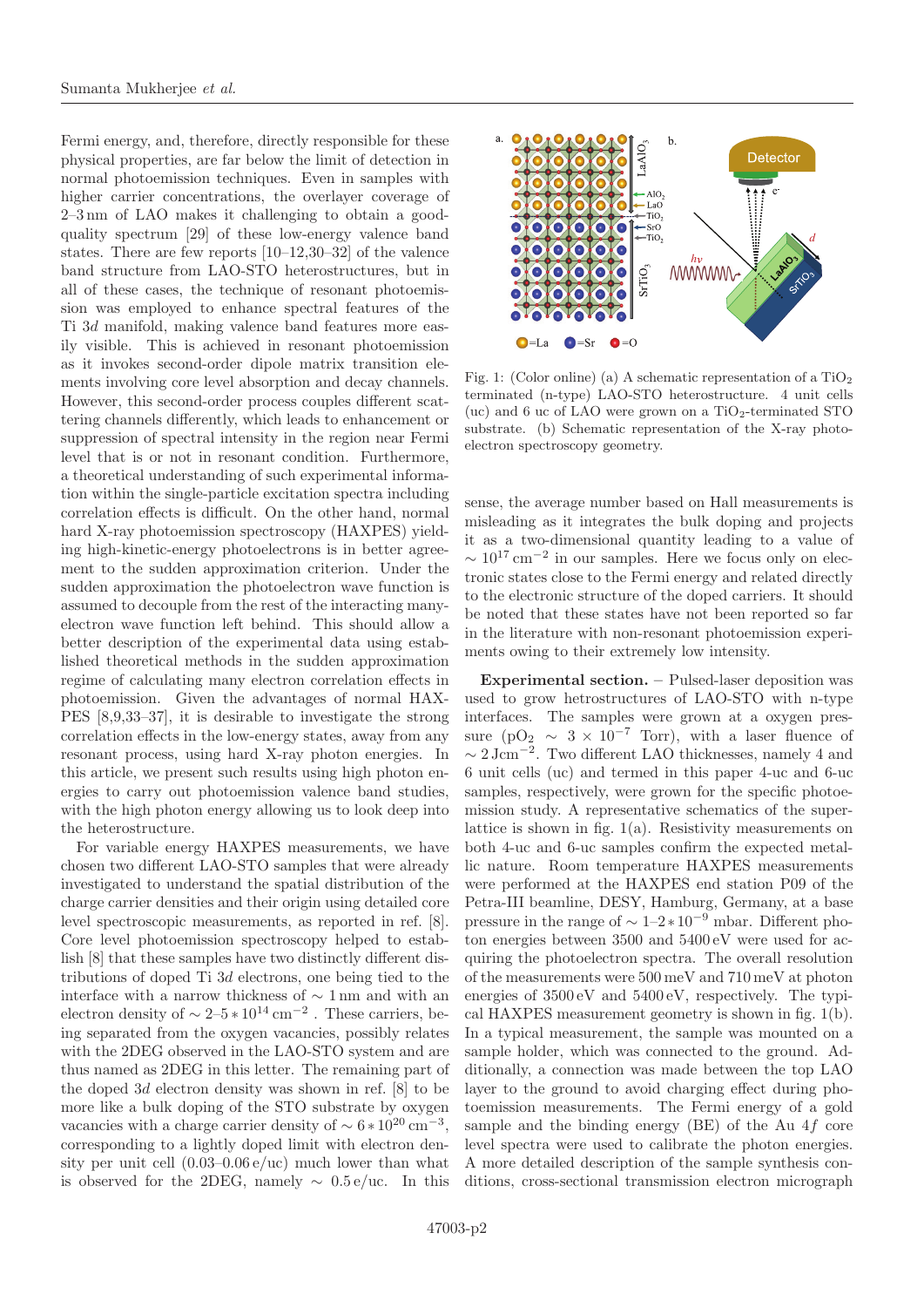and sheet resistance data are given in an earlier publication [8].

**Results and discussion. –** Figure  $2(a)$  shows valence band spectra of the 4-uc LAO-STO system acquired with excitation energies of 3500 eV and 5400 eV. The prominent feature between 3 eV and 12 eV binding energies arises from O, Ti and Sr derived states. The visible change in the spectra between 3 and 12 eV BE at different photon energies is due to the change in the depth sensitivity and cross-sections [38]. On the other hand, very low intensity, the almost indiscernible spectral feature in fig.  $2(a)$ , appearing between 2.5 eV BE and the Fermi energy, is mainly due to Ti 3d like states. The nature of these lowenergy occupied Ti 3d states is important as these electrons are responsible for the electronic properties of these heterostructures. For clarity, we show in fig. [2\(](#page-3-0)b) the valence band spectra close to the Fermi energy measured at 3500 eV and 5400 eV photon energies on an expanded scale. The valence band spectra as shown in fig. [2\(](#page-3-0)b) contain two features: one with a peak at  $\sim 0.4 \text{ eV}$  BE, arising mainly from delocalized electrons with a finite intensity at the Fermi level and is commonly known as the coherent feature, and a second feature at around 1.2 eV BE, marked as high-energy feature. While fig. [2\(](#page-3-0)b) clearly shows both coherent and high-energy spectral features, marked by arrows, the spectral intensities, particularly that of the highenergy feature is enhanced by the overlapping decaying tail of high-intensity spectral features centered around 6–8 eV BE. We have removed this spectral contribution from the decaying tail of high-energy features in the low-energy region of the Ti 3d spectral features by using a smooth polynomial curve between −1 eV and 2.5 eV BE. The extracted spectral features corresponding to contributions only from coherent and high-energy features are plotted in fig. [2\(](#page-3-0)c). Both these plots show the coherent and high-energy features clearly. In order to ascertain that the above result is not specific to the sample investigated, we studied another sample with 6-uc LAO overlayer on STO. Following the same approach as the one adopted for the 4-uc sample, the O 2p contribution was subtracted from the obtained valence band spectra of the 6-uc sample and the resulting low-energy spectral features are shown in fig. [2\(](#page-3-0)d). With a 50% increase of the LAO overlayer thickness of this 6-uc sample compared to the 4-uc LAO sample, the already difficult task of obtaining a spectrum of the low-energy features with a reasonable signal-to-noise ratio is rendered much harder in the 6-uc sample due to the exponential decay of the spectral intensity with the overlayer thickness. This difficulty is evident in the lower signal-to-noise ratio of the valence band spectra of the 6-uc sample recorded with three different photon energies, shown in fig. [2\(](#page-3-0)d). In spite of the lower signal-to-noise ratio, the spectra in this 6-uc sample also exhibit signatures of what have been termed as coherent and high-energy features in fig. [2\(](#page-3-0)b) for the 4-uc sample. It is interesting to note that these spectral features including the peak positions are consistent



<span id="page-3-0"></span>Fig. 2: (Color online) (a) Valence band spectra recorded with incident photon energy of 3500 eV and 5400 eV from the 4-uc sample. (b) Valence band spectra close to Fermi level recorded with incident photon energy of 3500 eV and 5400 eV from the 4-uc sample. The peak around 0.4 eV and 1.2 eV binding energies are known as a coherent and high-energy feature. (c) Background-corrected Fermi level spectra of the 4-uc sample are shown. (d) Background-corrected Fermi level spectra of the 6-uc sample obtained at different photon energies between 3500 eV and 5200 eV. The BE is referenced to the Fermi energy, set at zero, in all panels.

with those reported as coherent and high-energy spectral features in a lightly electron-doped  $\text{SrTiO}_{3-6}$  bulk system [22,26] using ultra-violet photoelectron spectroscopy.

In order to understand the nature and origin of the spectral features, we first note that the spread of the spectral feature being approximately 2 eV, as shown with good statistics for the 4-uc sample in fig.  $2(c)$ , is inconsistent with what may be expected on the basis of merely populating the Ti 3d states with doped electrons. Taking the well-known density of states of Ti  $3d$  in SrTiO<sub>3</sub>, for example as reported in ref. [25] and populating it with  $0.3 e/uc$ , we estimate the spectral range in this uncorrelated description including the resolution broadening to be  $\sim 1$  eV. Thus, the contrasting experimentally observed spread of  $\sim 2$  eV is clearly indicative of the existence of an additional high-energy feature discussed above. A lineshape analysis, presented in the supplementary material [Supplementarymaterial.pdf](http://stacks.iop.org/0295-5075/xxx/xxxxx/mmedia) (SM), suggests this high-energy spectral feature to be centered around 1.1 eV BE with a substantial spectral weight (∼ 40% of the total intensity). Such features in the valence band of early transition metal oxides have often been interpreted as the spectroscopic signature of the lower Hubbard band, arising from the Coulomb interaction between electrons within the transition metal  $3d$  manifold [22,39,40]. Alternatively, it has also been attributed to oxygen vacancy-induced states specifically in the case of electron doping of  $SrTiO_{3-\delta}$  due to the presence of oxygen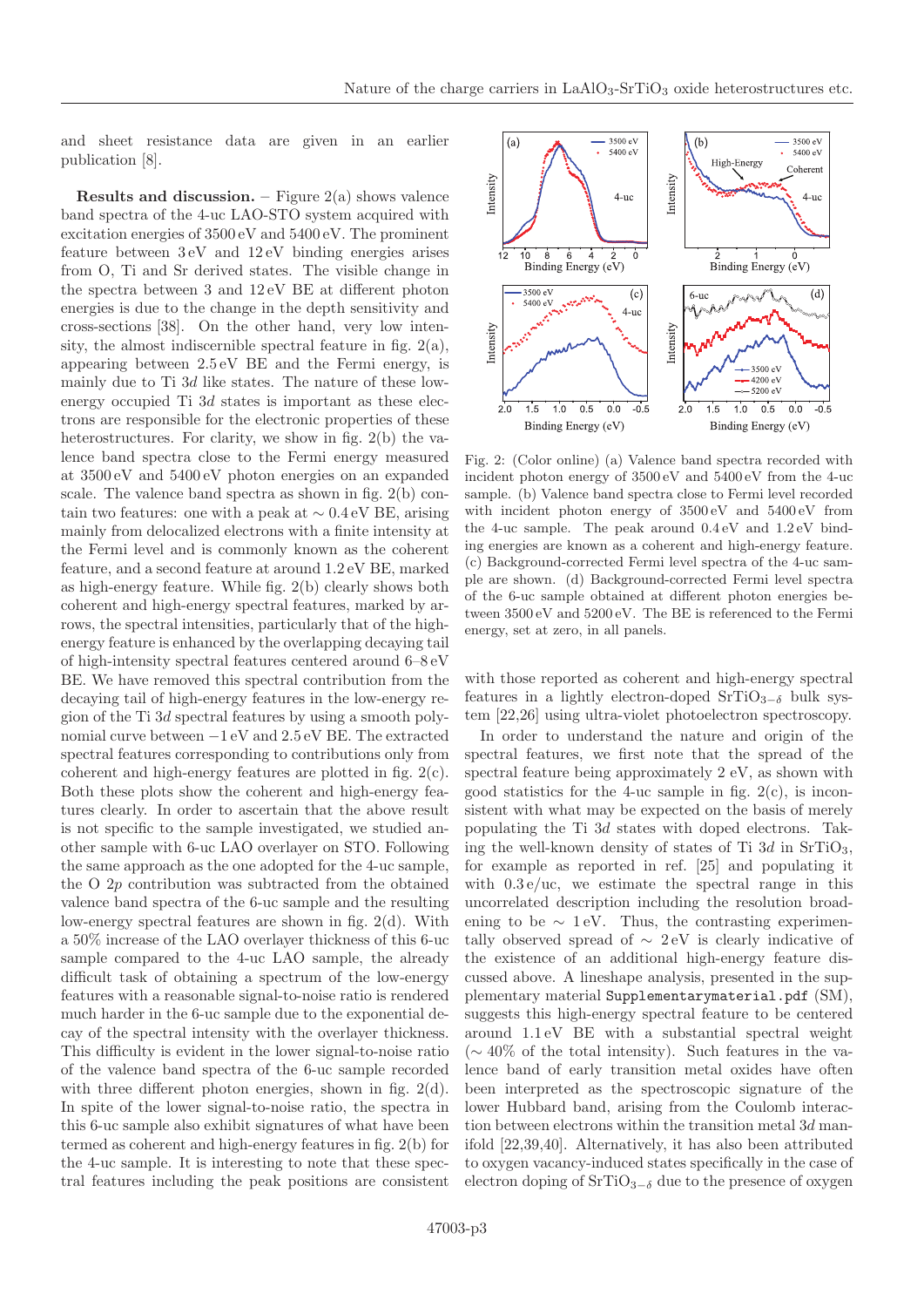vacancies [25,26,28,32] or from electron-phonon interaction [41]. In order to understand whether the Coulomb correlation may indeed account for the observed experimental spectral features, we carried out electronic structure calculations within the combined screened exchange dynamical mean-field theory for lightly doped  $SrTiO<sub>3</sub>$ . We simulate the doping by imposing a specific electron concentration, in the absence of explicit oxygen vacancies. Results of two occupancies of the 3d level, namely  $0.3 e / \text{uc}$  and  $0.035 e/\text{uc}$  in close correspondence to the charge carrier densities at the interface and through the bulk, respectively, are shown in fig. [3\(](#page-4-0)a). The figure makes it clear that there is no spectral intensity in the occupied part for energies below about −0.5 eV for the case of 0.3 e/uc to suggest the existence of a high-binding-energy feature in the photoemission signal; the spectral extension is even less in the case of 0.035 e/uc for the obvious reason of a lower doping of electrons. In order to compare with the experimental data directly, we have multiplied the Ti 3d density of states for the 0.3 e/uc case in view of its larger extension into the higher-binding-energy side, shown in fig. [3\(](#page-4-0)a), by the Fermi-Dirac distribution and broadened it with the experimental resolution function. The resulting calculated spectral feature of  $0.3 \frac{e}{u}$  doped SrTiO<sub>3</sub> influenced weakly by the Coulomb interactions is shown in fig. [3\(](#page-4-0)b); for a direct comparison, we also show the lowenergy spectral features of the 4-uc sample obtained with 3500 eV photon energy. Clearly, the calculated spectral features are inconsistent with the experimentally observed ones. Specifically, the calculated spectral width is much narrower than in the experiment. We note that the calculated spectral weight of the incoherent part is extremely small at such low doping levels, for example, being 8 and 1% of the total spectral intensity at Ti 3d doping levels of  $0.3 e/uc$  and  $0.035 e/uc$ , respectively. This is clearly inconsistent with the experimentally observed spectral weight of ∼ 40% in the high-energy feature and, therefore, the feature in the experimental spectra cannot be interpreted as a lower Hubbard band arising from Coulomb correlation effects. It is tempting to interpret the high-energy feature as a plasmon replica of the  $t_{2q}$  density of states, in particular since the plasmon energy seen in optical measurements of lightly doped  $SrTiO<sub>3</sub>$  matches with the energy scale needed ( $\omega_p \sim 0.9 \text{ eV}$ ). Plasmon contributions to similar high-energy features have recently raised a lot of interest in a related  $\text{SrVO}_3$  system [42–44]. If a plasmonic replica is present for the low-energy spectral feature of the  $t_{2q}$  band, similar replicas will accompany each and every spectral feature from the system with similar relative intensity and energy separation with respect to the primary peak. Thus, we can test the hypothesis of a plasmonic process being responsible to contribute a feature with ∼ 40% relative intensity and 1 eV energy separation by carefully analysing any core level spectral feature from the same sample for an evidence of existence of such plasmonic replica. We have carefully analysed the core level Sr 3d spectra, presented in fig. S3 of the SM, since it provides one of the sharpest



<span id="page-4-0"></span>Fig. 3: (Color online)Spectral function of lightly doped SrTiO<sub>3</sub> calculated within screened exchange dynamical mean-field theory [45], using the same techniques as described in [42]. (a) Calculated spectral functions for doping levels 0.3 e/uc and 0.035 e/uc are given in terms of number of spin-orbital states per eV and the integrated area over all frequencies under each plot is unity. (b) Spectral functions as in (a) is multiplied by the Fermi function at  $T = 300 \text{ K}$  and convoluted with a Gaussian of FWHM 500 meV. The convoluted spectra is normalized at the peak height (multiplied by  $\sim$  6) and is plotted (black solid line) along with the experimental spectra (blue symbols). The energy axis of the calculated spectra is adjusted to plot along with the experimental spectra.

spectral features from this sample. This analysis suggests that the maximum contribution from the plasmonic effect in Sr 3d core level spectra can only be  $\leq 10\%$ . This is incompatible with the experimentally observed spectral weight of  $\sim$  40% in the high-energy feature and, therefore, excludes the possibility of plasmonic effects as the origin of the high-energy feature.

An alternative mechanism for the appearance of a highenergy spectral feature was proposed in ref. [25] in terms of in-gap localized states arising from oxygen vacancies. It is known from charge carrier measurements in oxygen vacancy doped  $SrTiO_{3-\delta}$  that the number of free carriers is in general considerably less than what should be anticipated from the vacancy concentration [46]; also high mobility of oxygen vacancies and the tendency of oxygen vacancies in SrTiO<sub>3−δ</sub> to cluster are already known in the literature [28,47–50]. In fact, it has even been suggested that the metal-insulator transition and the superconductivity observed in bulk SrTiO<sub>3−δ</sub> in the low- $\delta$ regime [51] are related to filamentary clustering of oxygen vacancies. [47–49] It is already known that a low level of oxygen vacancies is present in LAO-STO heterostructures [8]. It is also interesting to note that the superconductivity transition temperature observed in LAO-STO heterostructures [3] is close to that observed in the case of bulk SrTiO<sub>3−δ</sub>. [51] This makes it tempting to attribute the sizable spectral intensity in the high-energy feature to the localizing potential arising from oxygen vacancies in these samples much in the same way as observed for bulk  $SrTiO<sub>3−δ</sub>$ . It is interesting to note in this context that carrying out a detailed resonant photoemission study simultaneously with a novel way to dose different levels of oxygen into the sample, it has been recently shown [32] that a spectral feature at 1.3 eV BE, the weight of which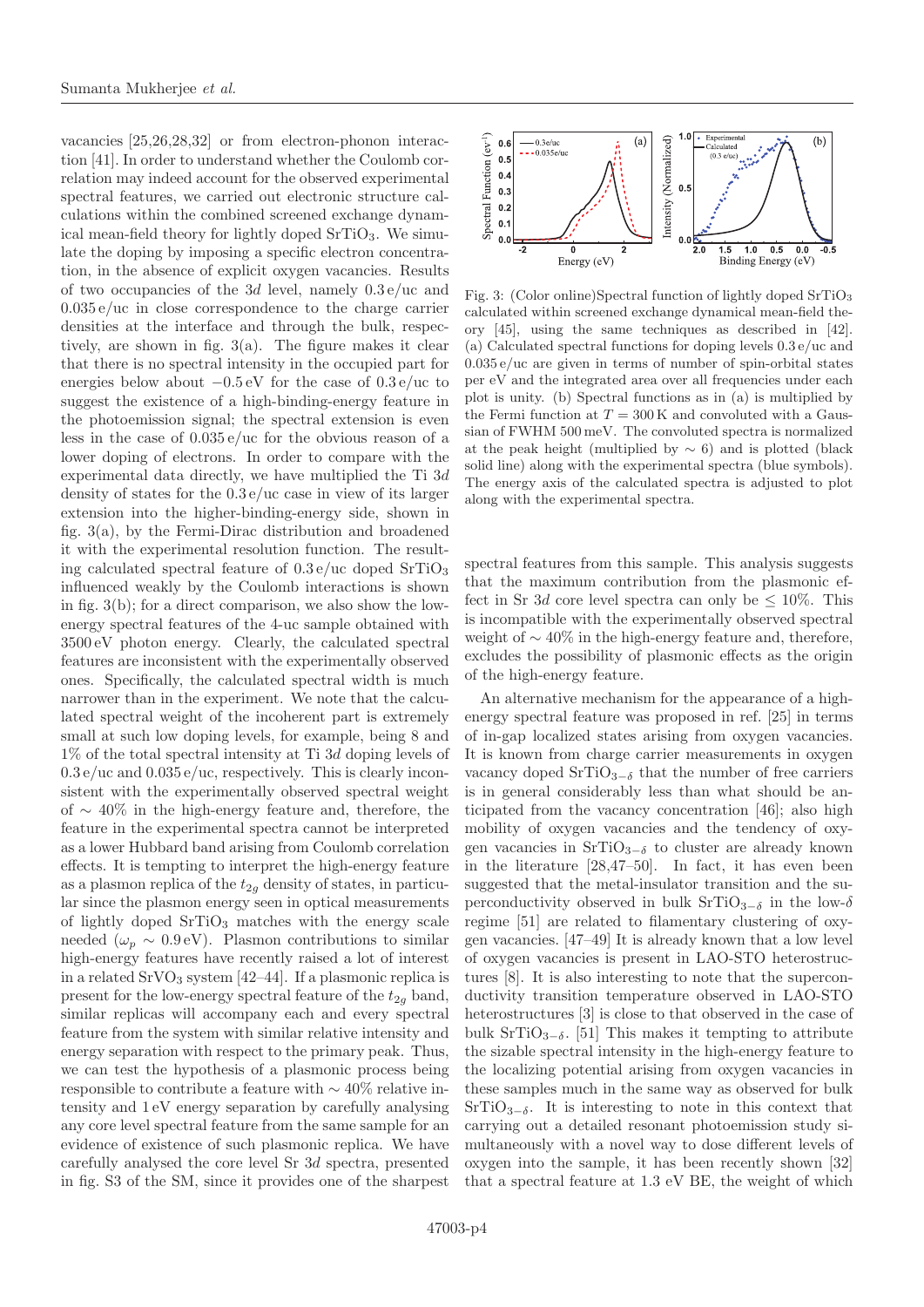is correlated with the dose of radiation, can be clearly observed. This indicates that this feature, made visible by the strong resonant enhancement of the relevant cross-section, arises from the presence of oxygen vacancies. A similar high-energy peak has also been observed in photoemission measurements on a pure STO surface [52,53]. The peak position (1.3 eV) observed for this vacancy potential induced in-gap states is consistent with what we observe for the feature designated as high energy in fig. [2\(](#page-3-0)b) (also see fig. S1 in the SM). Thus, our results away from any resonance, in conjunction with results presented in refs. [25,26,28,32] help to establish that as much as  $\sim 40\%$ . nearly half of the, spectral intensity in our samples stems from the localized in-gap states due to oxygen vacancy potentials.

As mentioned above, in an earlier publication [8], it was established that two distinct types of electron-doped states exist in spatially separated regimes in these samples. Since the dopant sites and doped sites are physically separated by the thickness of the LAO overlayer ( $\sim 3$  nm) for the first type, while the dopant and the doped carriers are uniformly spread through the STO layer without any spatial separation for the second type of carriers, it is possible that the electronic structure, namely relative contributions of high-energy and coherent features, corresponding to these two types of doped carriers are different. Unfortunately, the extremely low intensity in photoemission spectrum of these doped carriers does not allow a clear separation of the spectral shapes of the two types of charge carriers. However noting the importance of this aspect, we try to estimate limits on the relative contribution of the high-energy feature to the total spectrum for each type of charge carriers, as follows. First, from the knowledge of the mean free path for inelastic scattering of valence band photoelectrons at 5400 eV photon energies [37] ( $\sim$  7.6 nm) and with the width of the 2DEG found for this sample (see ref. [8]), we estimate that  $\sim 50\%$ of the total spectral weight in fig.  $2(c)$  is contributed by the 2DEG at a photon energy of 5400 eV. We assume that the 2DEG, being well separated from the oxygen vacancies, contributes only the coherent feature in the valence band spectrum, in order to understand the consequence of this extreme or limiting assumption. This allows us to extract the valence band features of the 3D doped carriers along with the 2DEG doped carriers by subtracting a 50% weight of the total spectrum in terms of a coherent feature only, shown in fig. [4\(](#page-5-0)a). Clearly, the above assumption naturally leads to a spectral feature for the 3D doped part dominated by the in-gap vacancy induced states, peaking at  $\sim 1.2 \text{ eV}$ , shown by the open circles in fig. [4\(](#page-5-0)a). With thus obtained spectral shapes of 2DEG and 3D doped carriers, we further simulate the expected valence band spectra with 3500 eV photon energy, where an estimated smaller mean free path ( $\sim$  5.5 nm) leads to ∼ 57% contribution from the 2DEG. The simulated and experimental spectra obtained at 3500 eV photon energy are shown in fig.  $4(b)$ . It can be seen from fig.  $4(b)$  that the



<span id="page-5-0"></span>Fig. 4: (Color online) (a) The experimental valence band spectra (red solid dots) obtained with 5400 eV photon energy was simulated (black solid line) with the spectral shapes of the 2DEG (stars) and 3D doped carriers (open symbols). The spectral shape of 2DEG was assumed to have only the coherent spectral feature. (b) The experimental valence band spectrum collected with 3500 eV photon energy (red open symbols) was simulated (black line) with the help of spectral shapes of 2DEG and 3D carriers obtained from the analysis shown in (a). The mismatch is clearly visible. The experimental valence band spectrum of 3500 eV photon energy was convoluted with a Gaussian of  $\sim 500\,\mathrm{meV}$  to have the same effective resolution as of 5400 eV spectrum. The blue dashed line and green dotted line represent similar simulations with coherent : highenergy feature in the 2DEG as  $(0.85 : 0.15)$  and  $(0.58 : 0.42)$ , respectively. The error bar represents the typical error in the experimental data.

high-energy part of the simulated valance band has clearly lower intensity compared to the experimental spectrum obtained at 3500 eV. This suggests that our assumption of 2DEG having only the coherent spectral feature is inconsistent with the experimental valence band spectra and the 2DEG must also contribute in the high-energy region of the valance band. While the uncertainties in the experimental data restrict us to estimate the exact contribution of the 2DEG in the high-energy region, we find that from a minimum ratio of 0.85 : 0.15 up to a maximum ratio of 0.58 : 0.42 between the coherent and high-energy feature is consistent with the experimental spectra within the experimental uncertainties. The result of such simulations are shown as a blue dashed line and a green dotted line in fig. [4\(](#page-5-0)b), respectively.

The above discussion makes it clear that spectral features of both 2DEG at the interface and the bulk-doped charge carriers in the STO crystal are characterized by substantial high-energy intensities that are not captured by detailed theoretical calculations that take into account the correlation effects within the Ti 3d manifold of the periodic STO lattice, but it does not account for any effect that breaks this periodicity, for example the presence of oxygen vacancies. The case of the bulk-doped part is somewhat easier to understand based on the past literature, where such high-energy features in oxygen-deficient STO have been attributed to the localizing effects of the vacancy potentials. Since the bulk-doped charge carriers in our system also correspond to the number of vacancies present in the same region of space, it is expected that the vacancy potential will have similar effects on the spectral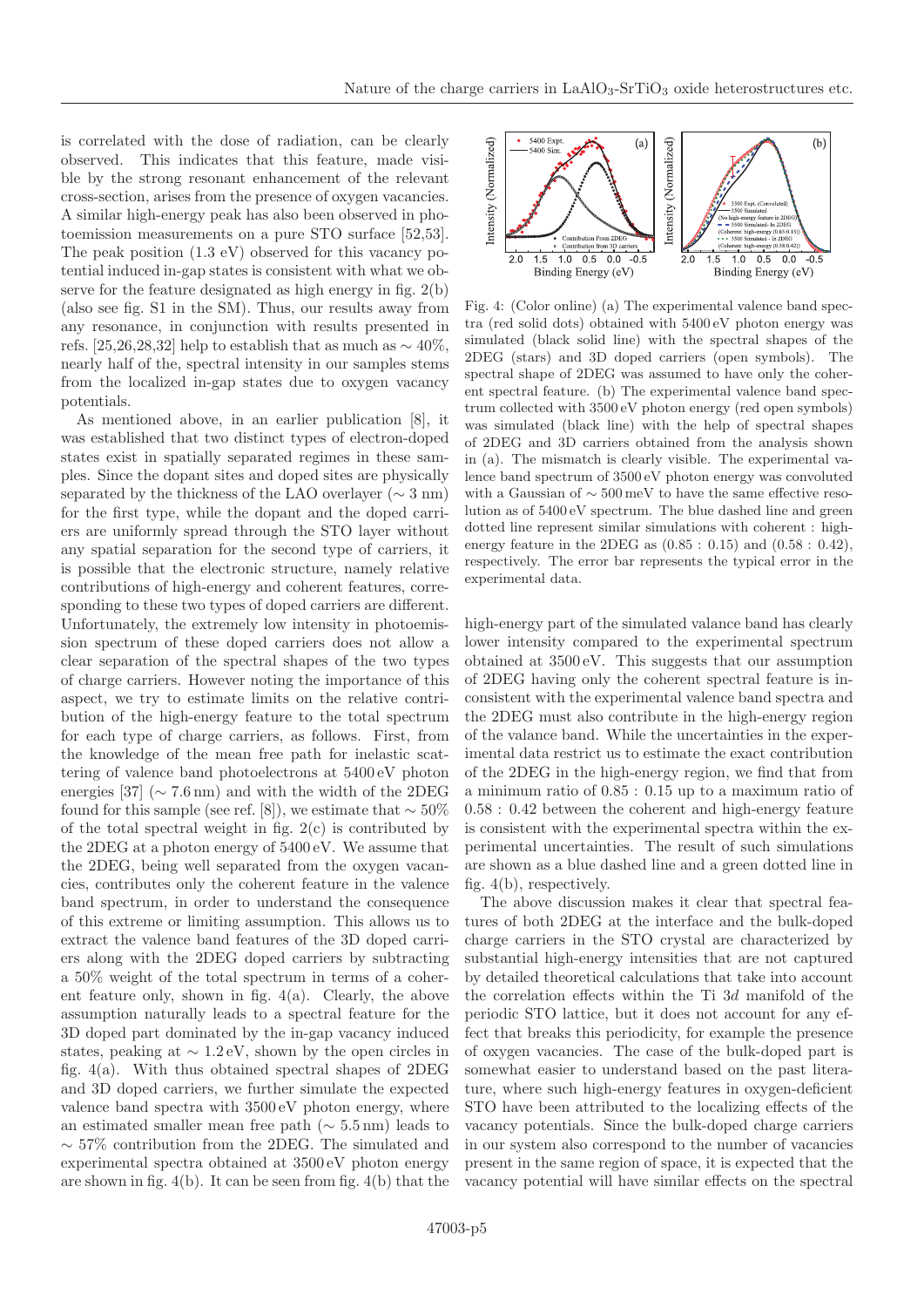signature, allowing us to attribute the high-energy feature seen here in the LAO-STO system to the localized bulkdoped states due to the vacancy potentials. However, the case of the high-energy spectral feature for the interface states needs to be considered differently, since the oxygen vacancies responsible for doping the interface region are found to be present on the top LAO layer [8], thereby being spatially separated from the region where the donated electrons reside. Therefore, any localizing potential from the oxygen vacancies will be negligible for the doped electrons at the interface due to the large spatial separation between the two. In view of this, it is intriguing to find a substantial high-energy feature for the interface spectral properties, established here by showing that less than a minimum contribution ( $\geq 15\%$ ) and up to a maximum of 40% from the high-energy features in the interface states is consistent with experimental results. In order to understand this unexpected result, we speculate the possible formation of polarons at the interface by the interaction of the doped carriers with the atomic lattice. In similar electron-doped system, it is known [41] that the formation of polarons and the interaction of photo-holes with the surrounding lattice can give rise to such high-energy features in the spectral function. Further experimental and theoretical investigations are required to establish the origin of this high-energy feature and to find unambiguously out whether a polaronic effect can indeed be the origin of the missing charge carriers in the interface states.

**Conclusion. –** In conclusion, we have carried out a high-energy photoelectron spectroscopic investigation to understand the nature and origin of the carriers at the interface of LAO-STO heterostructures. The total spectral intensity is found to be contributed roughly equally by the 2DEG residing in a narrow space region near the interface and by the bulk doping of electrons in the STO crystal due to uniformly distributed oxygen vacancies. Our study shows that 1) experimental valence band spectra near Fermi energy obtained from 4-uc and 6-uc samples clearly contain a low-energy band-like feature and a highenergy localized feature. 2) Theoretical results indicate that the carriers in these dilute doping limits are only weakly correlated and cannot possibly give rise to any prominent signature of the lower Hubbard band at higher energies. 3) Considering the spectrum of the bulk-doped STO crystal, the prominent high-energy feature with a peak at  $\sim 1.2 \text{ eV}$  is attributed to the localizing potentials of oxygen vacancies within  $SrTiO<sub>3</sub>$ . 4) Our results show that the spectral features associated with the 2DEG interface states also have a substantial high-energy feature, though the origin of this feature cannot be associated with the oxygen vacancy potential due to a spatial separation of the doped electrons and the corresponding oxygen vacancy locations. Thus, we suggest that polaronic effects may be responsible in giving rise to the high-energy feature in the case of the 2DEG at the interface. 5) The observation of such localized states, independent of their origin, within the 2DEG and 3D doped carrier suggests substantial reductions of carriers available for transport in the respective regions.

∗∗∗

We thank the Department of Science and Technology, Government of India for financial support. Our work was further supported by IDRIS/GENCI Orsay under project t2017091393, and the European Research Council under its Consolidator Grant scheme (project 617196). DDS thanks Jamsetji Tata Trust for support.

## REFERENCES

- [1] Ohtomo A. and Hwang H. Y., Nature, **427** (2004) 423.
- [2] Thiel S., Hammerl G., Schmehl A., Schneider C. W. and Mannhart J., Science, **313** (2006) 1942.
- [3] Reyren N., Thiel S., Caviglia A. D., Kourkoutis L. F., Hammerl G., Richter C., Schneider C. W., KOPP T., RÜETSCHI A.-S., JACCARD D., GABAY M., MULLER D. A., TRISCONE J.-M. and MANNHART J., Science, **317** (2007) 1196.
- [4] Caviglia A. D., Gariglio S., Reyren N., Jaccard D., Schneider T., Gabay M., Thiel S., Hammerl G., Mannhart J. and Triscone J. M., Nature, **456** (2008) 624.
- [5] Bert J. A., Kalisky B., Bell C., Kim M., Hikita Y., Hwang H. Y. and Moler K. A., Nat. Phys., **7** (2011) 767.
- [6] Dikin D. A., Mehta M., Bark C. W., Folkman C. M., EOM C. B. and CHANDRASEKHAR V., Phys. Rev. Lett., **107** (2011) 056802.
- [7] Brinkman A., Huijben M., van Zalk M., Huijben J., Zeitler U., Maan J. C., van der Wiel W. G., Ri-JNDERS G., BLANK D. H. A. and HILGENKAMP H., Nat. Mater., **6** (2007) 493.
- [8] Mukherjee S., Pal B., Choudhury D., Sarkar I., Drube W., Gorgoi M., Karis O., Takagi H., Matsuno J. and Sarma D. D., Phys. Rev. B, **93** (2016) 245124.
- [9] SING M., BERNER G., GOSS K., MÜLLER A., RUFF A., Wetscherek A., Thiel S., Mannhart J., Pauli S. A., Schneider C. W., Willmott P. R., Gorgoi M., SCHÄFERS F. and CLAESSEN R., Phys. Rev. Lett., **102** (2009) 176805.
- [10] Cancellieri C., Reinle-Schmitt M. L., Kobayashi M., STROCOV V. N., SCHMITT T., WILLMOTT P. R., Gariglio S. and Triscone J.-M., Phys. Rev. Lett., **110** (2013) 137601.
- [11] Berner G., Sing M., Fujiwara H., Yasui A., Saitoh Y., Yamasaki A., Nishitani Y., Sekiyama A., Pavlenko N., Kopp T., Richter C., Mannhart J., Suga S. and Claessen R., Phys. Rev. Lett., **110** (2013) 247601.
- [12] Drera G., Banfi F., Federici Canova F., Borghetti P., SANGALETTI L., BONDINO F., MAGNANO E., HUIjben J., Huijben M., Rijnders G., Blank D. H. A., Hilgenkamp H. and Brinkman A., Appl. Phys. Lett., **98** (2011) 052907.